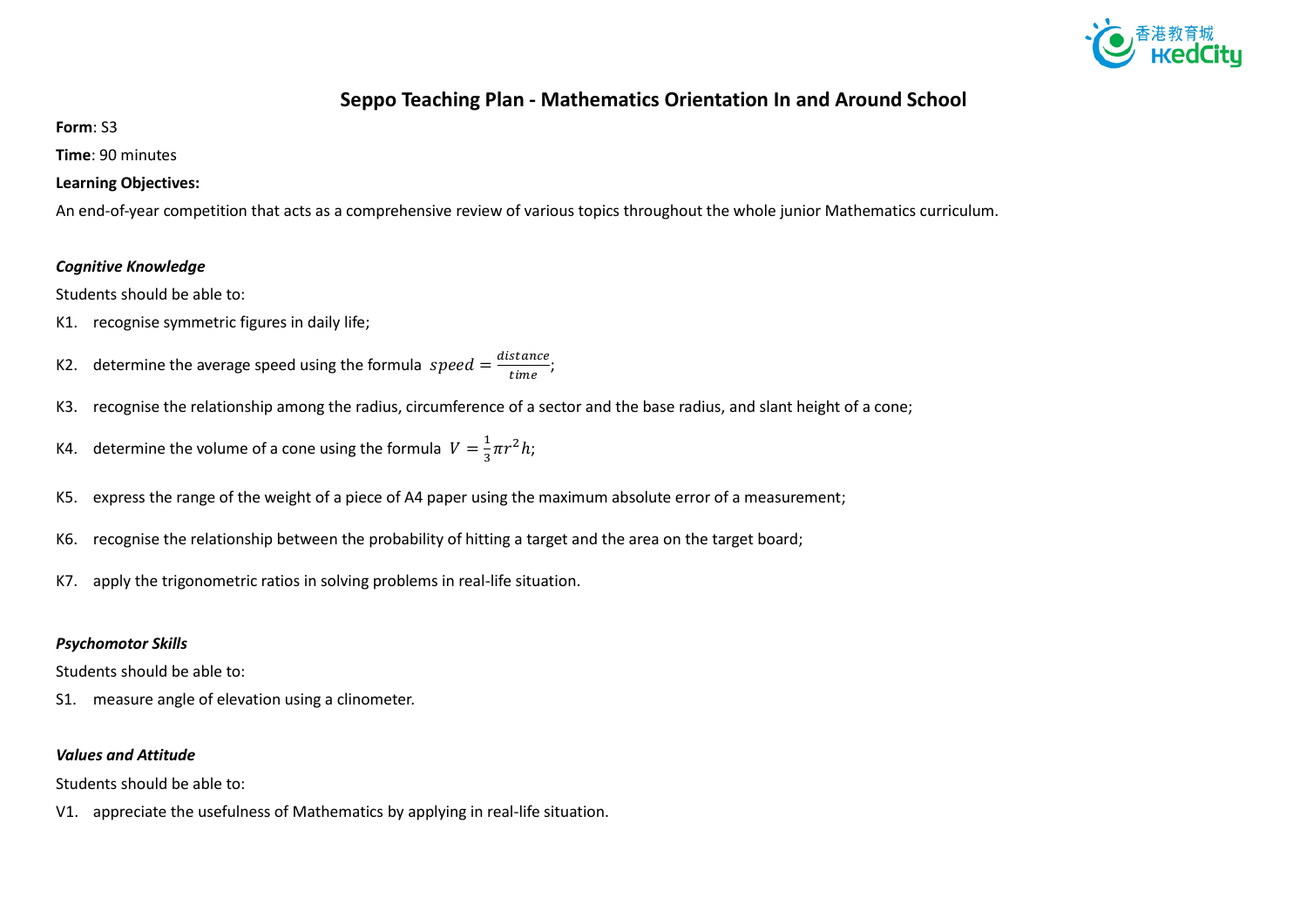

### **Related units for the Curriculum:**

- Unit 6: Rates, ratios and proportions
- Unit 15: Errors in measurement
- Unit 18: Mensuration
- Unit 27: Trigonometry
- Unit 31: Probability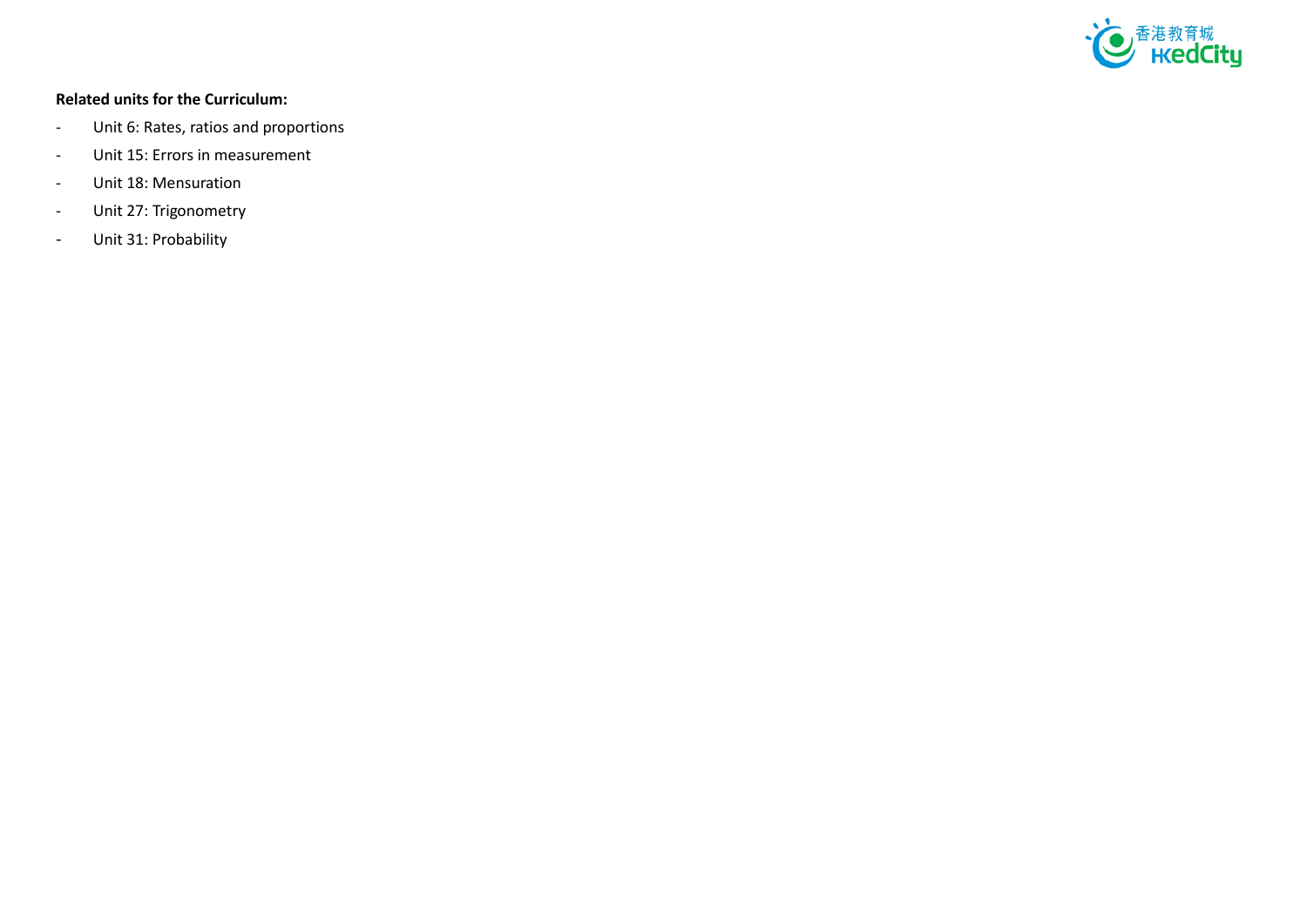

**Teaching Procedures:**

| <b>Stages</b> | Time (mins) | <b>Objectives</b>                                                                                                | <b>Procedures</b>                                                                                                                                                                                                                                                                                                                                                                                                                                                                                                                                                                                                                                                                                                                                                                                                                                                                                                          | <b>Materials</b>                                                                                                                                                                                                                                                                         |
|---------------|-------------|------------------------------------------------------------------------------------------------------------------|----------------------------------------------------------------------------------------------------------------------------------------------------------------------------------------------------------------------------------------------------------------------------------------------------------------------------------------------------------------------------------------------------------------------------------------------------------------------------------------------------------------------------------------------------------------------------------------------------------------------------------------------------------------------------------------------------------------------------------------------------------------------------------------------------------------------------------------------------------------------------------------------------------------------------|------------------------------------------------------------------------------------------------------------------------------------------------------------------------------------------------------------------------------------------------------------------------------------------|
| Preparation   |             | Teacher creates a<br>map of your<br>school, build<br>customised<br>activities with<br>checkpoints using<br>Seppo | Road<br>Pedestrian walkwa<br>Chess and board<br>games society roon<br><b>Basketball Court</b><br>Garden<br>$\boldsymbol{\mathsf Q}$<br><b>Volleyball Court</b><br>Q<br>$\alpha$<br>lag pole<br>Chemistry<br><b>Biology</b><br>Laboratory<br>Laboratory<br>1. Take the satellite map of your school off 'Google Map' or use a hand-drawn<br>map.<br>2. Set the checkpoints for different activities:<br>For the symmetric shapes task: set a checkpoint in the classroom.<br>For the speed measuring task: set checkpoint in a pedestrian walkway<br>near the school.<br>For the paper cone cup task: set a checkpoint in a Biology laboratory.<br>For the paper weighing task: set a checkpoint in a Chemistry laboratory.<br>÷<br>For the target hitting task: set a checkpoint in the chess and boardgames<br>L,<br>society room.<br>For the clinometer task: set checkpoints in the garden and the volleyball<br>court. | 1. A Seppo instructor<br>account<br>2. Sample activity:<br><b>Mathematics</b><br><b>Orientation In and</b><br><b>Around School</b><br><b>DOWNLOAD</b><br><b>Mathematics Orientation in</b><br>and around school<br>Jan 09, 2020<br><b>HKEdCity</b><br>Maths Chinese 13-15<br>Read more ∨ |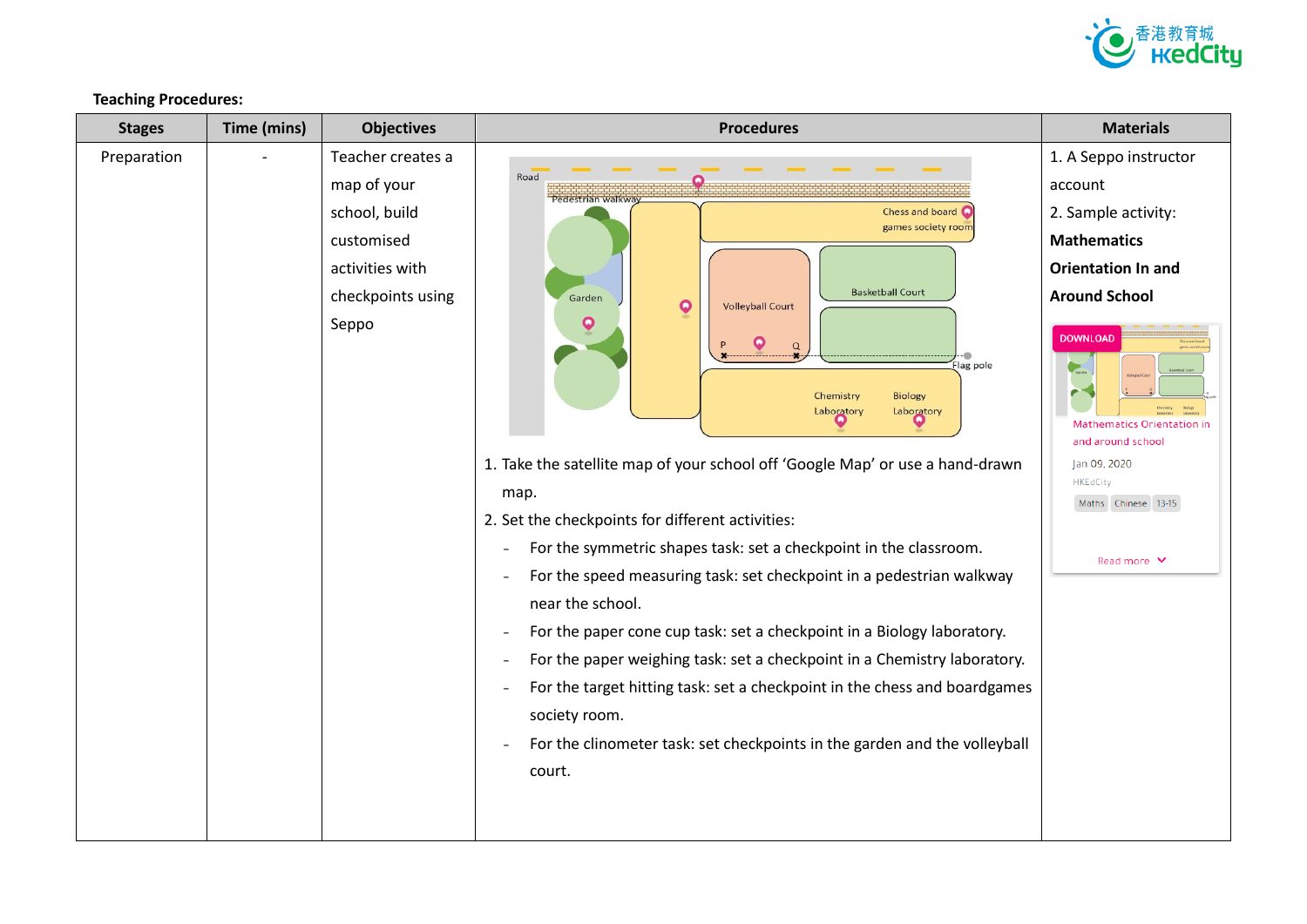

| Pre-lesson    | 10 | <b>Briefing Students</b> |    | 1. Assign Students into groups of 4 to 5.                                                                                            | Smartphones or tablets   |
|---------------|----|--------------------------|----|--------------------------------------------------------------------------------------------------------------------------------------|--------------------------|
|               |    | on the rules,            |    | 2. Inform Students the tasks and zone of activities.                                                                                 | (one per group), able to |
|               |    | guidelines and           |    |                                                                                                                                      | open Seppo               |
|               |    | safety concerns of       |    |                                                                                                                                      | (https://seppo.io/)      |
|               |    | the activities           |    |                                                                                                                                      | (Recommend Chrome or     |
|               |    |                          |    |                                                                                                                                      | Safari browser)          |
| Checkpoint 1: |    | Finding symmetric        | 1. | Find objects with reflectional or rotational symmetry.                                                                               |                          |
| Look          |    | figures                  | 2. | Take pictures of the objects. Draw the axis/axes of symmetry on the                                                                  |                          |
| everywhere    |    |                          |    | photos and upload them.                                                                                                              |                          |
|               |    |                          |    |                                                                                                                                      |                          |
|               |    |                          |    | <b>Exercise type: Creative</b><br>$\wedge$<br>Maximum points: 5                                                                      |                          |
|               |    |                          |    |                                                                                                                                      |                          |
|               |    |                          |    |                                                                                                                                      |                          |
|               |    |                          |    | rotational symmetry.                                                                                                                 |                          |
|               |    |                          |    | Take pictures of the objects and draw the axis/axes of symmetry.                                                                     |                          |
|               |    |                          |    |                                                                                                                                      |                          |
|               |    |                          |    | Each object with correct description: 1 mark                                                                                         |                          |
|               |    |                          |    | Maximum: 5 marks                                                                                                                     |                          |
|               |    |                          |    | <b>Bulld your answer:</b>                                                                                                            |                          |
|               |    |                          |    |                                                                                                                                      |                          |
|               |    |                          |    | Image                                                                                                                                |                          |
|               |    |                          |    | Task: Find objects of symmetric shape<br>Look for objects in the whole school area with reflectional or<br>Upload the images.<br>෦ඁ෮ |                          |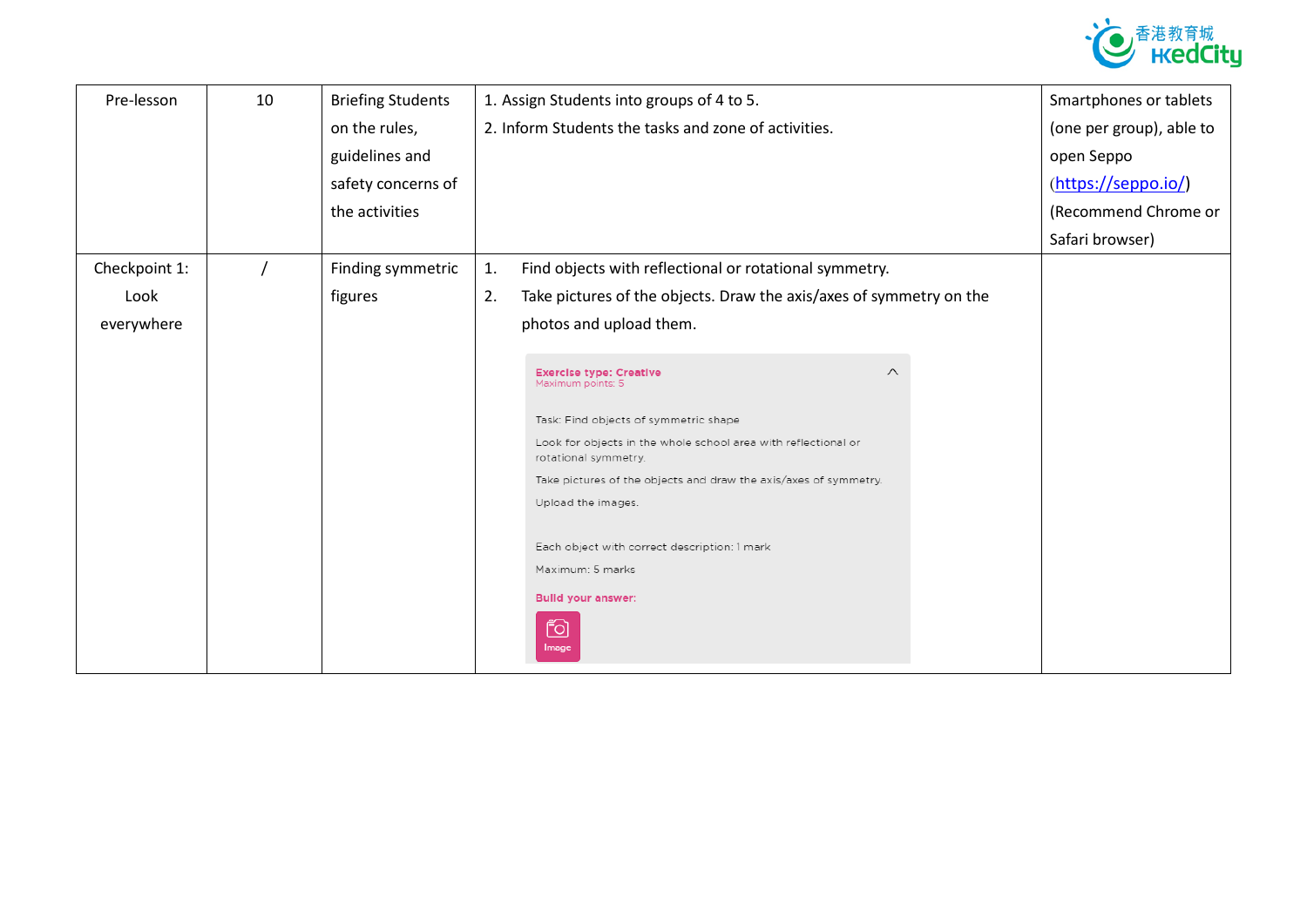

| Checkpoint 2:    | 15 | <b>Estimating the</b> | $\mathbf{1}$ . | Students go to the pedestrian walkway near a road.                             | 2 Flags, a measuring  |
|------------------|----|-----------------------|----------------|--------------------------------------------------------------------------------|-----------------------|
| Fast and furious |    | average speed of a    | 2.             | Record a video of a vehicle moving down a road.                                | wheel and a smart     |
|                  |    | vehicle               | 3.             | Find the distance travelled by the vehicle using the measuring wheel.          | phone with camera for |
|                  |    |                       | 4.             | Find the time taken for travel by watching the video recorded.                 | each group            |
|                  |    |                       |                | Members of each group assign the roles among themselves:                       |                       |
|                  |    |                       |                | Two students to carry the flags and give signal.<br>$\equiv$                   |                       |
|                  |    |                       |                |                                                                                |                       |
|                  |    |                       |                | One student to record the process using a smart phone.<br>$\blacksquare$       |                       |
|                  |    |                       |                | One student to measure the distance using a measuring wheel.<br>$\blacksquare$ |                       |
|                  |    |                       | 5.             | Students calculate the speed of the vehicle and upload the answer.             |                       |
|                  |    |                       |                | Tip: Think about how to make use of the flags for a more accurate result.      |                       |
|                  |    |                       |                |                                                                                |                       |
|                  |    |                       |                |                                                                                |                       |
|                  |    |                       |                | $\wedge$<br><b>Exercise type: Creative</b><br>Maximum points: 6                |                       |
|                  |    |                       |                | Task: Estimate the speed of a moving vehicle                                   |                       |
|                  |    |                       |                | Speed = $Distance / Time$                                                      |                       |
|                  |    |                       |                | Record a video of a vehicle moving down a road.                                |                       |
|                  |    |                       |                | Find the distance travelled by the vehicle using the measuring<br>wheel.       |                       |
|                  |    |                       |                | Find the time taken by watching the video recorded.                            |                       |
|                  |    |                       |                | Think about how to make use of the flags for a more accurate<br>result.        |                       |
|                  |    |                       |                | Calculate the speed of the vehicle and express the answer in                   |                       |
|                  |    |                       |                | b) km/h<br>a) m/s<br>and                                                       |                       |
|                  |    |                       |                | Upload 1) the video and 2) a photo of the steps+answer                         |                       |
|                  |    |                       |                | Video: 1 mark<br>Method: 2 marks                                               |                       |
|                  |    |                       |                | Steps&Answer: 3 marks                                                          |                       |
|                  |    |                       |                |                                                                                |                       |
|                  |    |                       |                | Student A+<br>Student Be<br>Student $C \in \mathbb{C}$                         |                       |
|                  |    |                       |                |                                                                                |                       |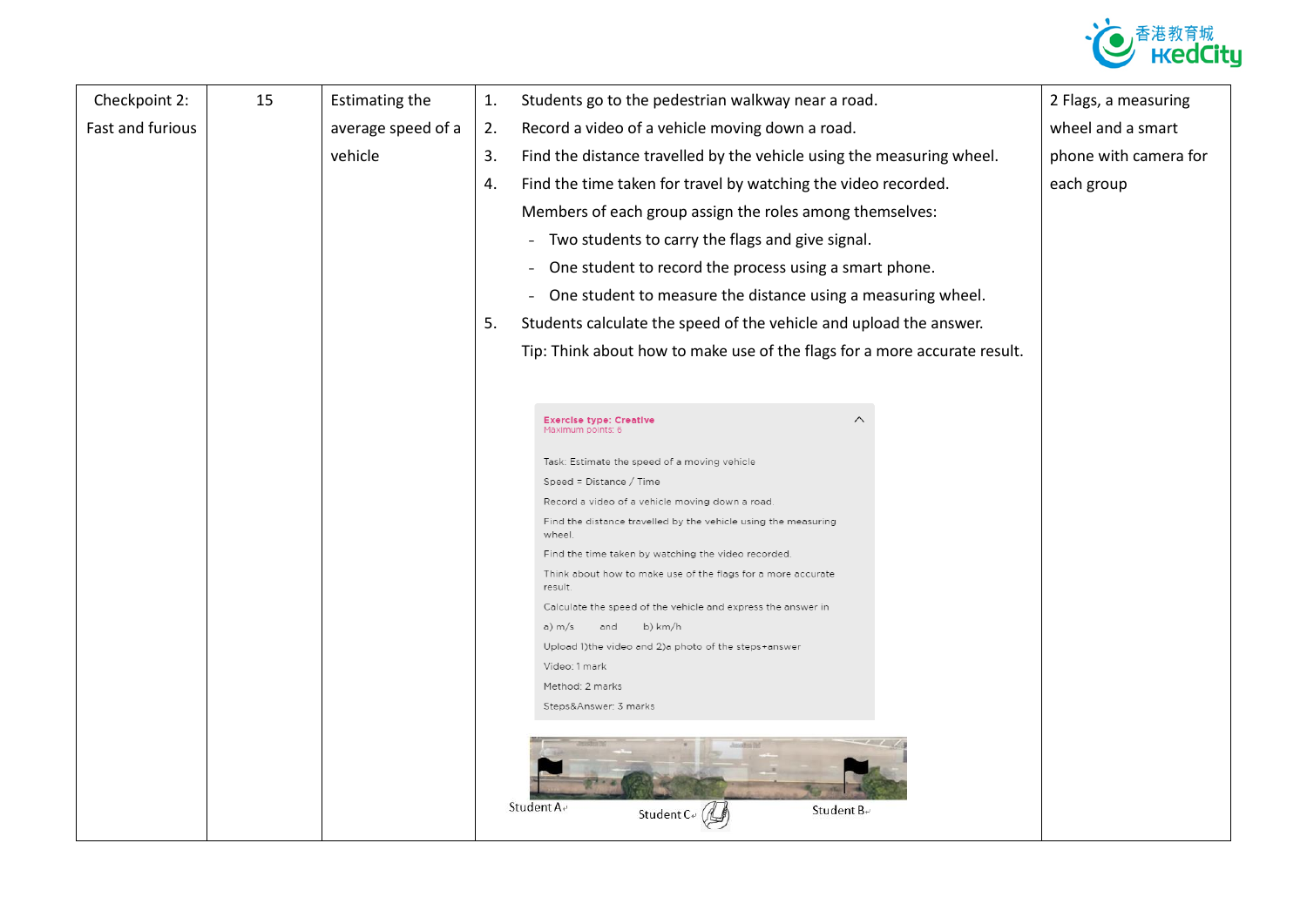

| Checkpoint 3:     | 10 | Measuring the     | 1. Students go to the Biology laboratory.                                                                          | Cutouts of unfolded       |
|-------------------|----|-------------------|--------------------------------------------------------------------------------------------------------------------|---------------------------|
| Do not eat and    |    | volume of a paper | 2. Students measure the angle and radius of the paper cutout with protractor                                       | paper cone, glue, rulers, |
| drink in Bio lab! |    | cone cup          | and ruler.                                                                                                         | protractors, measuring    |
|                   |    |                   | 3. Students calculate the base radius, slant height, height and volume of the                                      | cylinder and tap water    |
|                   |    |                   | cone if the cutout is folded.                                                                                      |                           |
|                   |    |                   | 4. Students form the paper cone and pour water into the cup.                                                       |                           |
|                   |    |                   |                                                                                                                    |                           |
|                   |    |                   | 5. Students measure the actual volume of water using a measuring cylinder                                          |                           |
|                   |    |                   | and calculate the percentage error.                                                                                |                           |
|                   |    |                   |                                                                                                                    |                           |
|                   |    |                   | $\wedge$<br><b>Exercise type: Creative</b>                                                                         |                           |
|                   |    |                   | Maximum points: 5                                                                                                  |                           |
|                   |    |                   | Task: Estimate the volume of a paper cone cup                                                                      |                           |
|                   |    |                   | You are provided with a cutout of an unfolded paper cone, a<br>protractor, a ruler, glue and a measuring cylinder. |                           |
|                   |    |                   | Part 1:                                                                                                            |                           |
|                   |    |                   | Meaure the angle and radius of the unfolded paper cutout.                                                          |                           |
|                   |    |                   | Question 1: If the paper cutout is folded into a cone, what is the<br>height and base radius of the cone?          |                           |
|                   |    |                   | Question 2: Calculate the volume of the cone using the formula.                                                    |                           |
|                   |    |                   | Part 2:                                                                                                            |                           |
|                   |    |                   | Fold the cutout into a cone, then pour water into the cone cup.                                                    |                           |
|                   |    |                   | Measure the volume of water in the cup using the measuring<br>cylinder.                                            |                           |
|                   |    |                   | Question 3: Calculate the percentage error between the calculated<br>volume and the measured volume.               |                           |
|                   |    |                   | Upload your steps and answer as images.                                                                            |                           |
|                   |    |                   |                                                                                                                    |                           |
|                   |    |                   | Measurement: 1 mark                                                                                                |                           |
|                   |    |                   | Question 1: 2 marks                                                                                                |                           |
|                   |    |                   | Question 2: 1 mark                                                                                                 |                           |
|                   |    |                   | Question 3: 1 mark                                                                                                 |                           |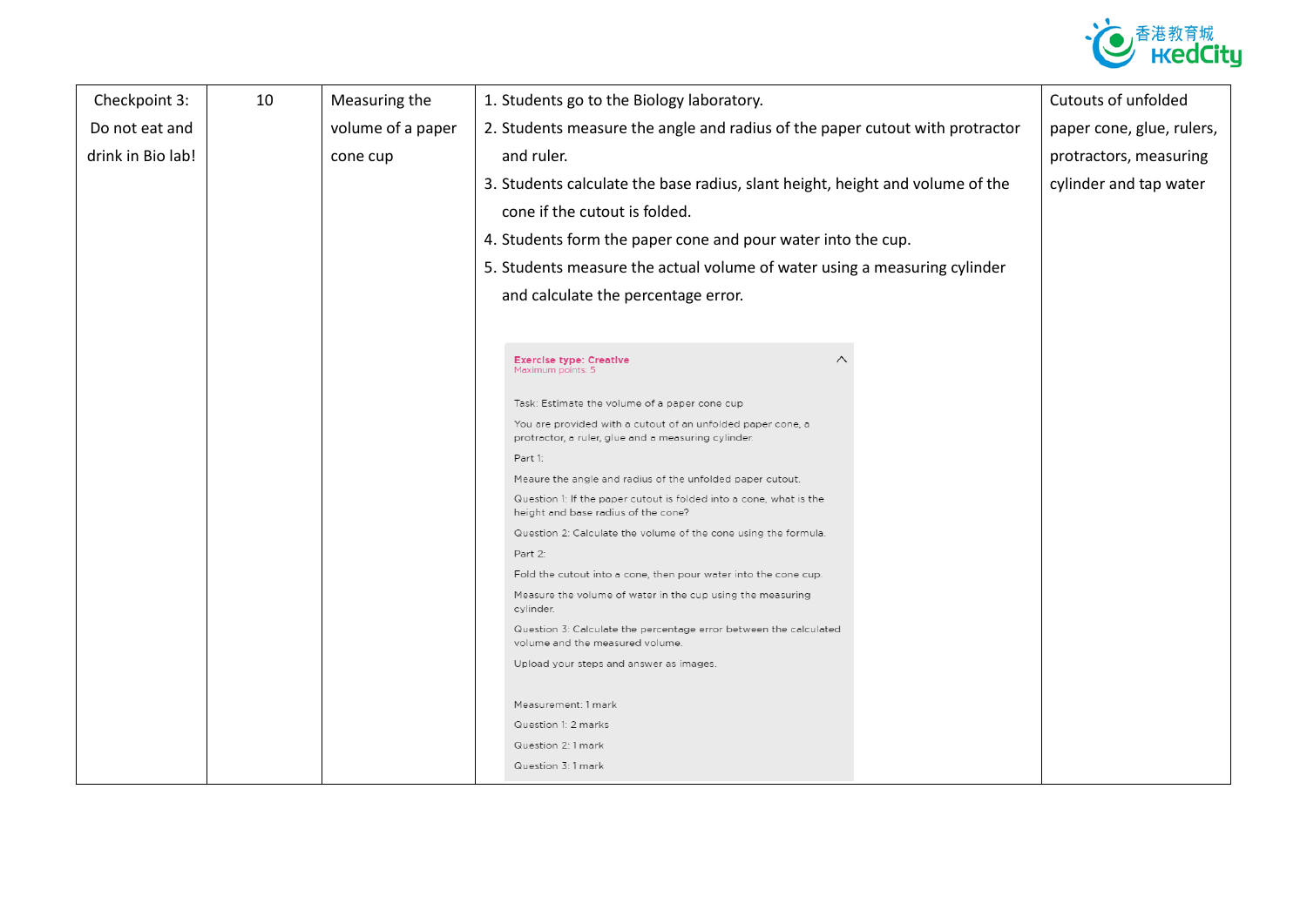

| Checkpoint 4: A | 10 | Estimating the    | 1. Students go to the Chemistry laboratory.                                             | 500 sheets of A4 paper |
|-----------------|----|-------------------|-----------------------------------------------------------------------------------------|------------------------|
| sheet of A4     |    | weight of one     | 2. Students measure the weight of 500 sheets of A4 paper and state the                  | and an electronic      |
| paper           |    | sheet of A4 paper | maximum absolute error.                                                                 | balance                |
|                 |    |                   | 3. Students calculate the range (upper and lower limits) of the weight of one           |                        |
|                 |    |                   | sheet of A4 paper.                                                                      |                        |
|                 |    |                   | <b>Exercise type: Creative</b><br>Maximum points: 4                                     |                        |
|                 |    |                   | Task: Estimate the weight of one sheet of A4 paper                                      |                        |
|                 |    |                   | Weigh 500 sheets of A4 paper with an electronic balance.                                |                        |
|                 |    |                   | Write down the maximum absolute error of the measurement.                               |                        |
|                 |    |                   | Calculate the range (upper and lower limits) of the weight of one<br>sheet of A4 paper. |                        |
|                 |    |                   | Upload your steps and answer as an image.                                               |                        |
|                 |    |                   | Steps and answer: 4 marks                                                               |                        |
|                 |    |                   | <b>Bulld your answer:</b><br><u>fo</u><br>Image                                         |                        |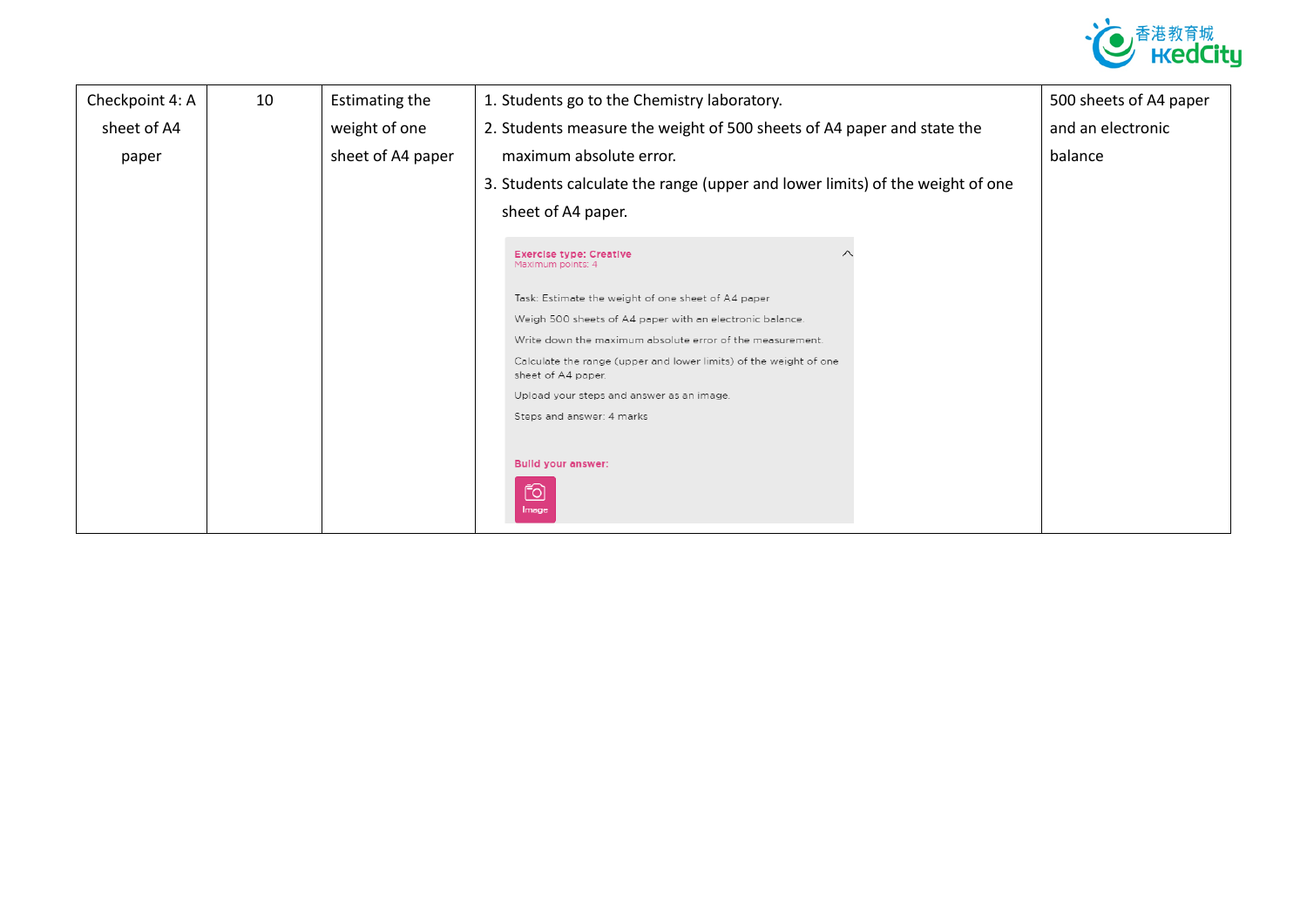

| Checkpoint 5:   | 10 | Calculating the      | 1. | Students go to the Chess and boardgames society room.                                                              | Target board, ruler |
|-----------------|----|----------------------|----|--------------------------------------------------------------------------------------------------------------------|---------------------|
| <b>Bullseye</b> |    | probability of       | 2. | Students measure the radius of the concentric circles on the target board.                                         |                     |
| (Optional)      |    | hitting the bullseye |    |                                                                                                                    |                     |
|                 |    |                      | 3. | Students calculate the probability of hitting the bullseye if a dart lands<br>randomly on the board.               |                     |
|                 |    |                      | 4. | Students record a video of a groupmate throwing a dart and upload the                                              |                     |
|                 |    |                      |    | video.                                                                                                             |                     |
|                 |    |                      | 5. | (Optional) Scores are assigned to different colored areas, calculate the                                           |                     |
|                 |    |                      |    | expected value of score when randomly throwing a dart.                                                             |                     |
|                 |    |                      |    |                                                                                                                    |                     |
|                 |    |                      |    | $\wedge$<br><b>Exercise type: Creative</b><br>Maximum points: 3                                                    |                     |
|                 |    |                      |    | Task: Find the probability of hitting the bullseye                                                                 |                     |
|                 |    |                      |    | Question: If a dart hits a random spot on the target board, what is<br>the probability of it hitting the bullseye? |                     |
|                 |    |                      |    | You are provided with a ruler. Upload your steps and answer as an<br>image                                         |                     |
|                 |    |                      |    | Record a video of any one of your groupmate hitting the bullseye.                                                  |                     |
|                 |    |                      |    | Video: 1 mark                                                                                                      |                     |
|                 |    |                      |    | Steps and answer: 2 mark                                                                                           |                     |
|                 |    |                      |    | <b>Build your answer:</b><br>Video                                                                                 |                     |
|                 |    |                      |    |                                                                                                                    |                     |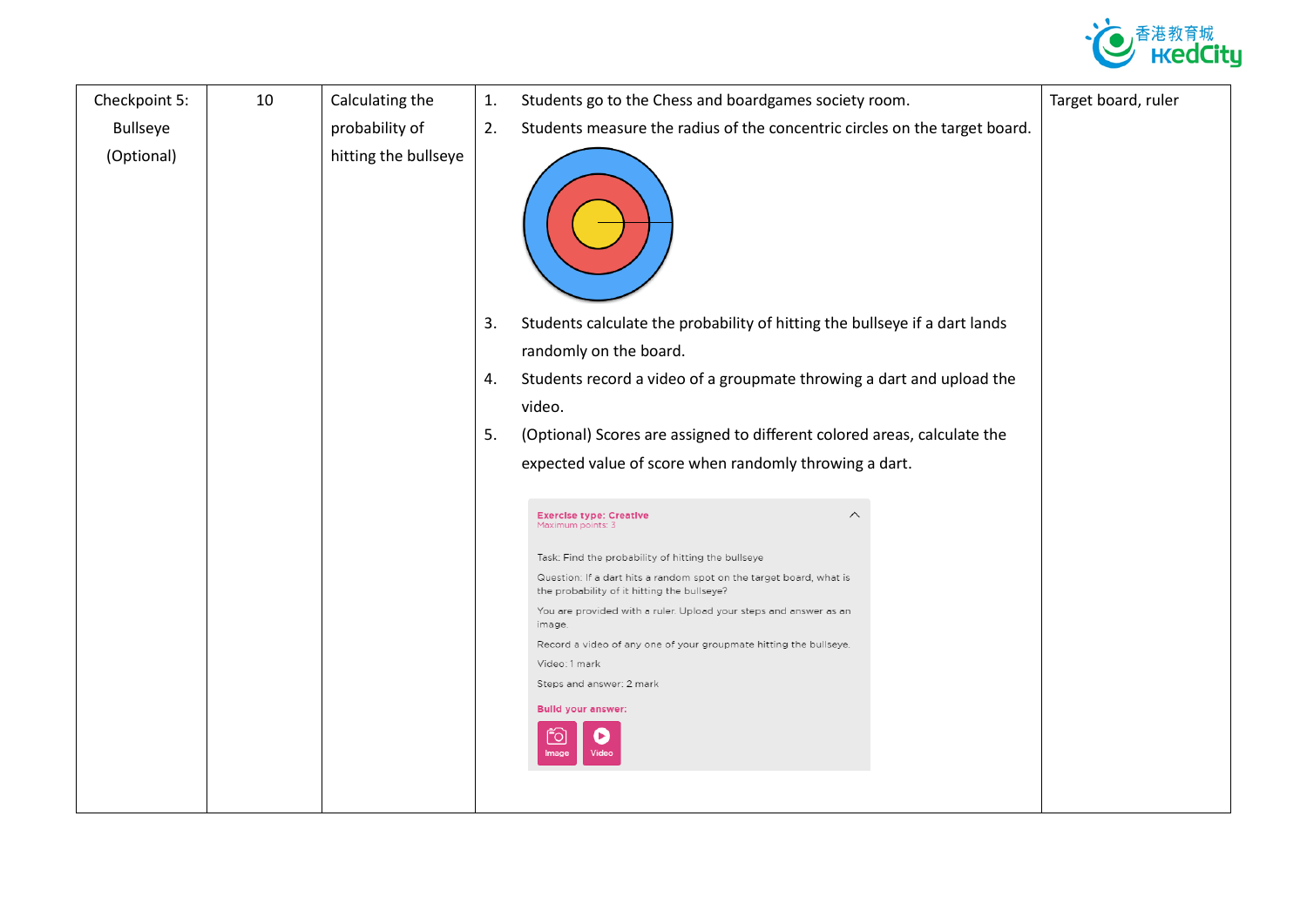

| Checkpoint 6: | 25 | <b>Estimating the</b> | 1. Students go to the garden.                                                             | Clinometer, tape |
|---------------|----|-----------------------|-------------------------------------------------------------------------------------------|------------------|
| Look up!      |    | height of a tall tree | 2. Measure the height of the eye level of an observer.                                    | measure          |
|               |    |                       | 3. Measure the angle of elevation of the tree using a clinometer.                         |                  |
|               |    |                       | 4. Measure the separation between the tree and the observer.                              |                  |
|               |    |                       | 5. Calculate the height of the tree.                                                      |                  |
|               |    |                       |                                                                                           |                  |
|               |    |                       | <b>Exercise type: Creative</b><br>$\wedge$<br>Maximum points: 5                           |                  |
|               |    |                       | Task: Estimate the height of a tree                                                       |                  |
|               |    |                       | You are provided with a clinometer and a tape measure.                                    |                  |
|               |    |                       | Measure the height of the eye level of the observer in your group.                        |                  |
|               |    |                       | Measure the angle of elevation of the selected tree.                                      |                  |
|               |    |                       | Take a picture of the observer using the clinometer and the reading<br>of the clinometer. |                  |
|               |    |                       | Measure the distance between the tree and the observer.                                   |                  |
|               |    |                       | Calculate the height of the tree, upload the steps and answer as an<br>image.             |                  |
|               |    |                       |                                                                                           |                  |
|               |    |                       | Picture and measurement: 3 marks                                                          |                  |
|               |    |                       | Steps and answer: 2 marks                                                                 |                  |
|               |    |                       |                                                                                           |                  |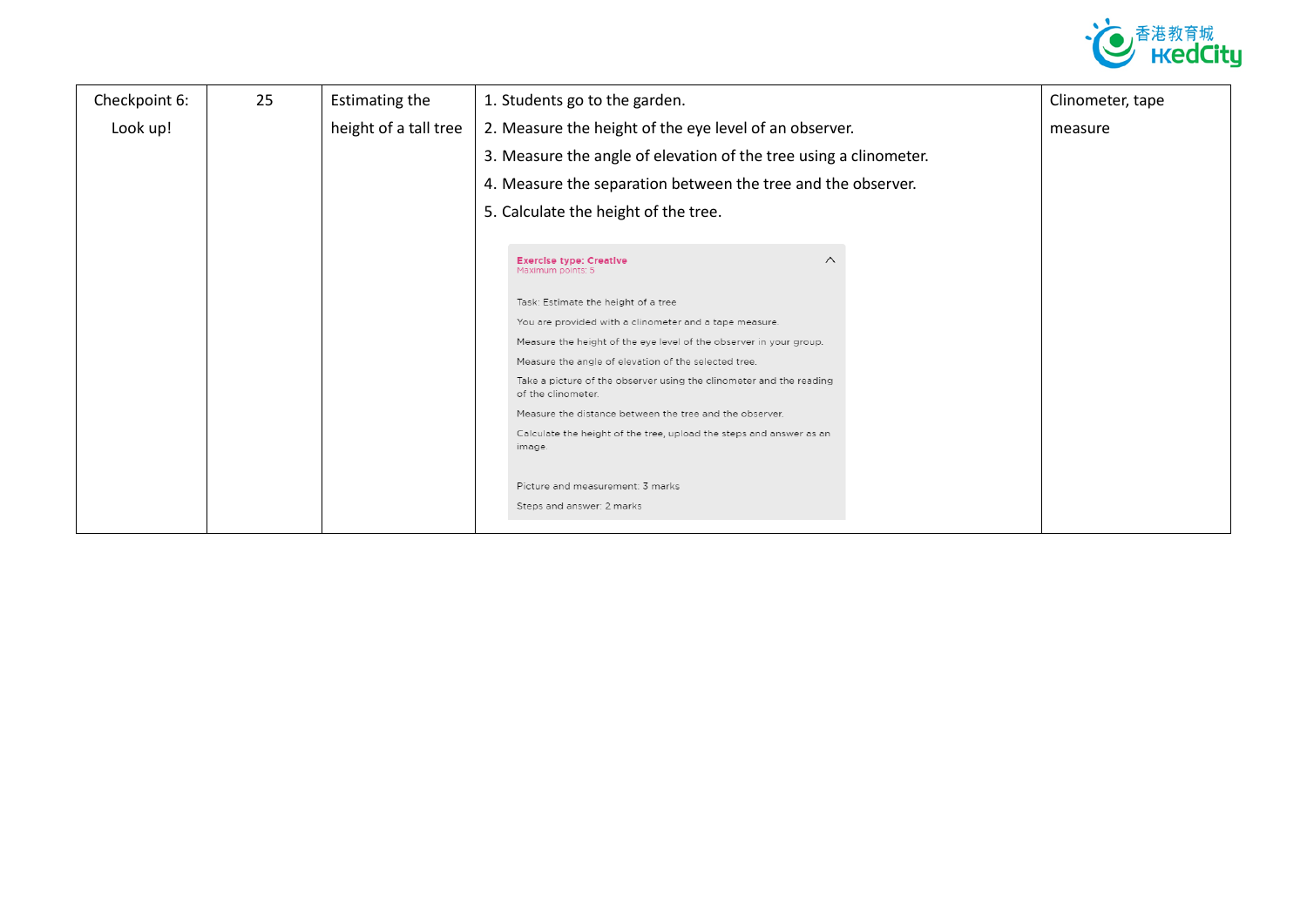

| Checkpoint 7: | <b>Estimating the</b> | 1. Students go to the volleyball court.                                            |  |
|---------------|-----------------------|------------------------------------------------------------------------------------|--|
| Height of the | height of the         | 2. Measure the angle of elevation of the top of school from a certain position     |  |
| School        | school                | Χ.                                                                                 |  |
| (Optional)    |                       | 3. Students walk a few steps forwards until arriving position Y, measure the       |  |
|               |                       | angle of elevation again.                                                          |  |
|               |                       | 4. Measure the separation between position X and Y.                                |  |
|               |                       | 5. Students calculate the height of the school.                                    |  |
|               |                       | <b>Exercise type: Creative</b><br>∧<br>Maximum points: 5                           |  |
|               |                       | Task: Estimate the height of the flag pole                                         |  |
|               |                       | You are provided with a clinometer and a tape measure.                             |  |
|               |                       | Measure the height of the eye level of the observer in your group.                 |  |
|               |                       | Measure the angle of elevation of the flag pole when observed from<br>point P.     |  |
|               |                       | Measure the angle of elevation of the flag pole when observed from<br>point Q.     |  |
|               |                       | Measure the distance between points P and Q.                                       |  |
|               |                       | Estimate the height of the flag pole, upload your steps and answer<br>as an image. |  |
|               |                       | Measurement: 2 marks                                                               |  |
|               |                       | Steps and answer: 3 marks                                                          |  |
|               |                       | <b>SCHOOL</b><br>Position X-<br>Position Y.                                        |  |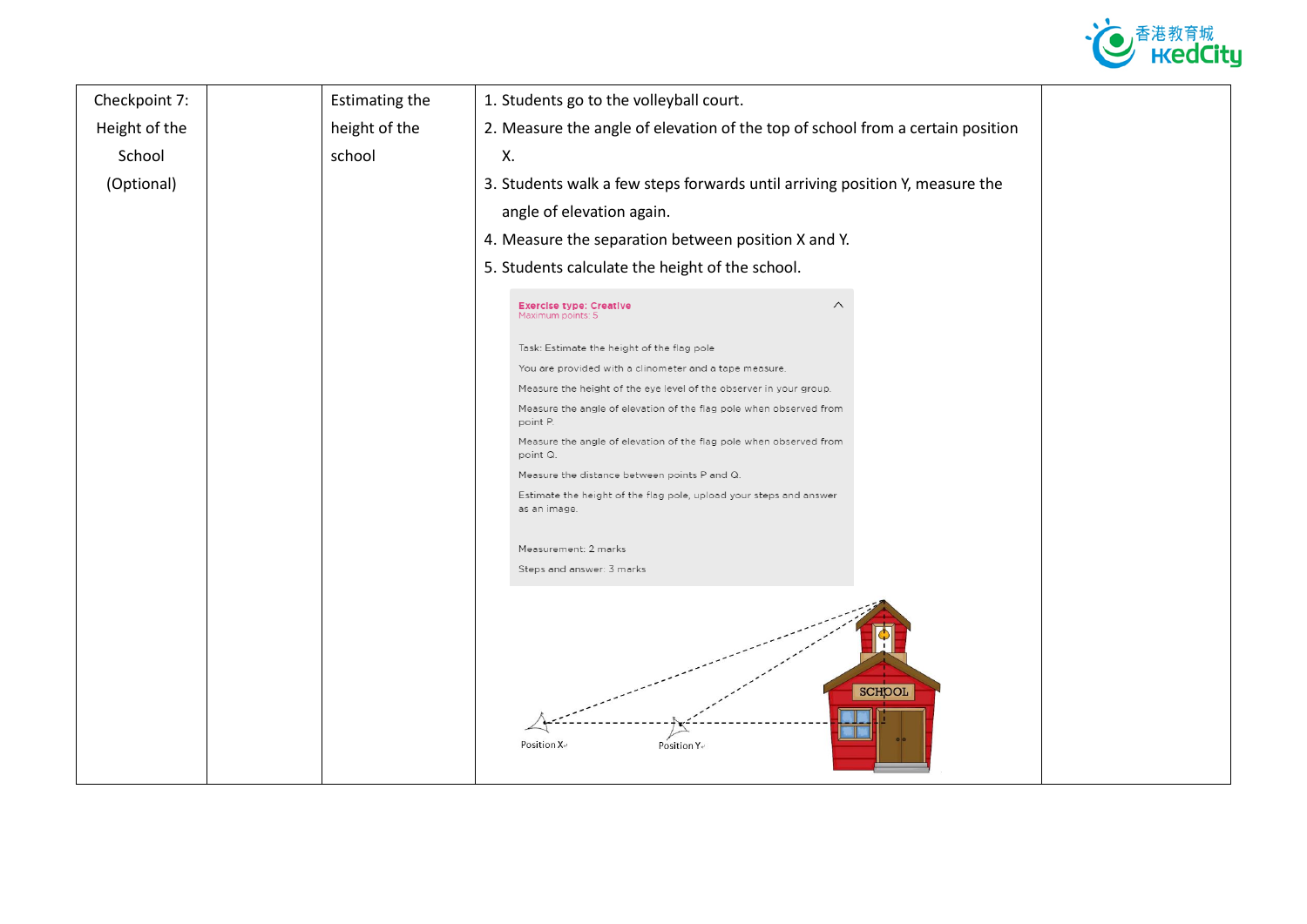

| Post-task | 10 | Conclude the    | 1. Students return to the classroom.                                         |  |
|-----------|----|-----------------|------------------------------------------------------------------------------|--|
|           |    | competition and | 2. Teacher gives a brief review on the knowledge related to the tasks.       |  |
|           |    | announce the    | 3. Teacher computes the total points of each group and announces the winner. |  |
|           |    | winner          |                                                                              |  |

**Sample school map with checkpoints**

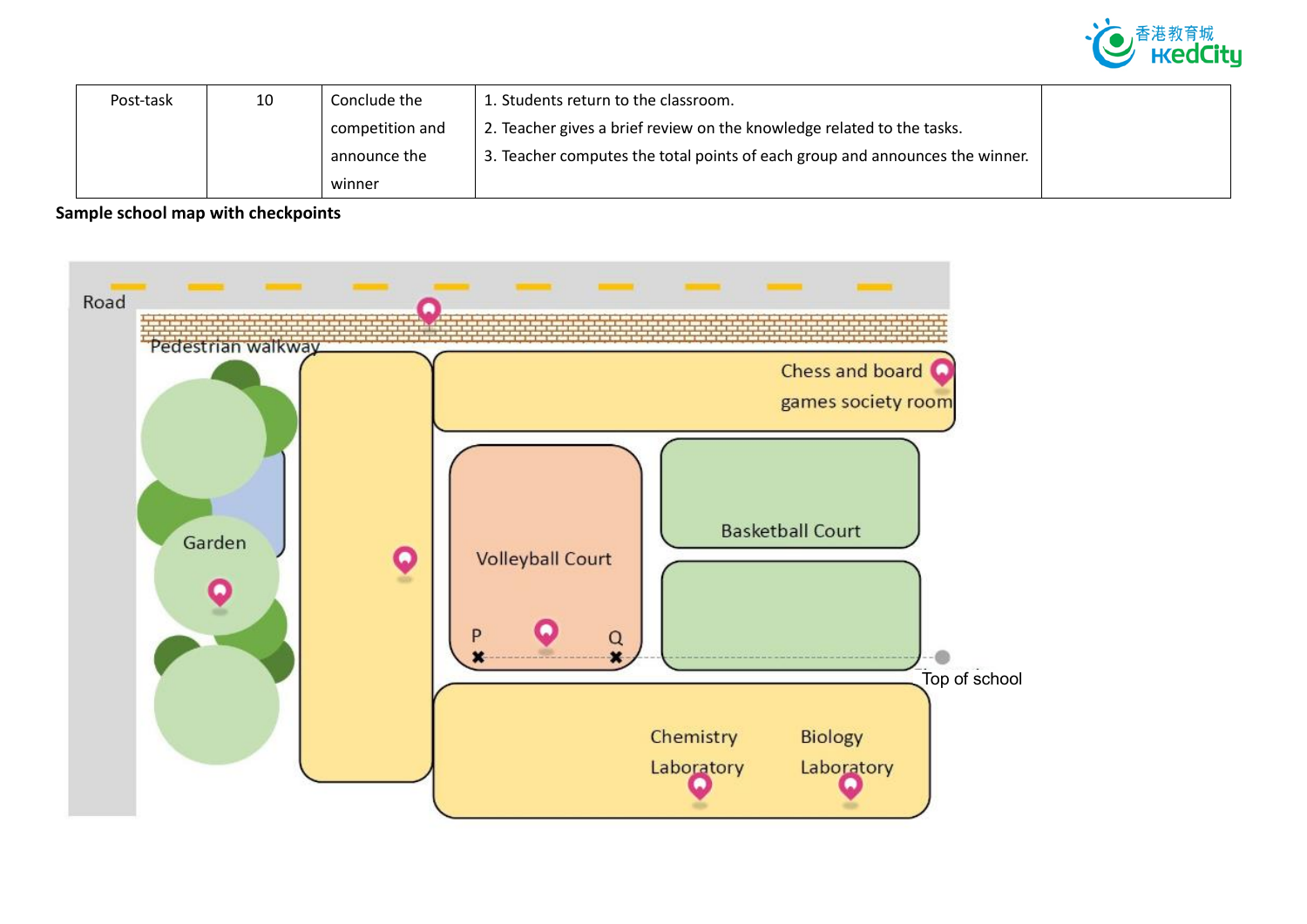

# **Seppo** 教學建議 - 在學校與周邊進行數學遊蹤

學級: S3

時間: 90 分鐘

## 學習目標:

於學期终進行一場數學科比賽,以總結及回顧課程中的不同課題。

## 知識

學生應能

- K1. 辨識出日常生活中的對稱圖形。
- K2. 運用公式 速率=*聾<sup>朧</sup>* 計算平均速率。
- K3. 辨識半徑、扇形的周長與半徑,以及圓錐體傾斜高度之間的關係。
- K4. 運用公式 $V=\frac{1}{3}$  $\frac{1}{3}\pi r^2 h$  計算錐體的體積。
- K5. 利用最大絕對誤差概念量度一張 A4 紙張的重量範圍。
- K6. 辨識中鏢概率與鏢盤面積之間的關係。
- K7. 應用三角比率來解決現實生活中的問題。

## 技能

學生應能

S1. 使用測斜儀來量度仰角。

## 價值觀和態度

學生應能

V1. 明白數學的用處並將數學知識應用在日常生活中。

## 相關課程單元: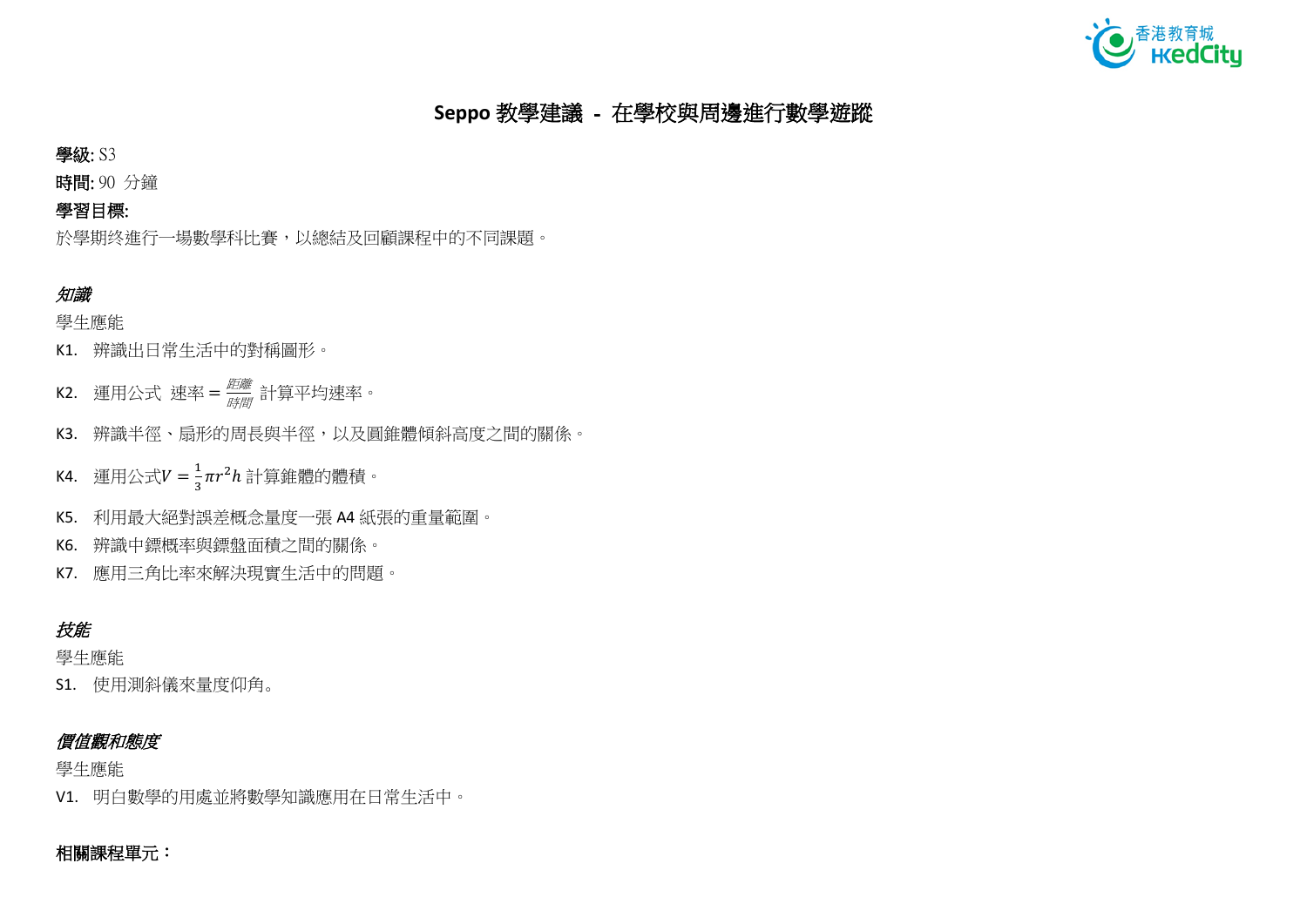

單元 6:率、比及比例

單元 15:量度的誤差

- 單元 18:求積法
- 單元 27:三角學

單元 31:概率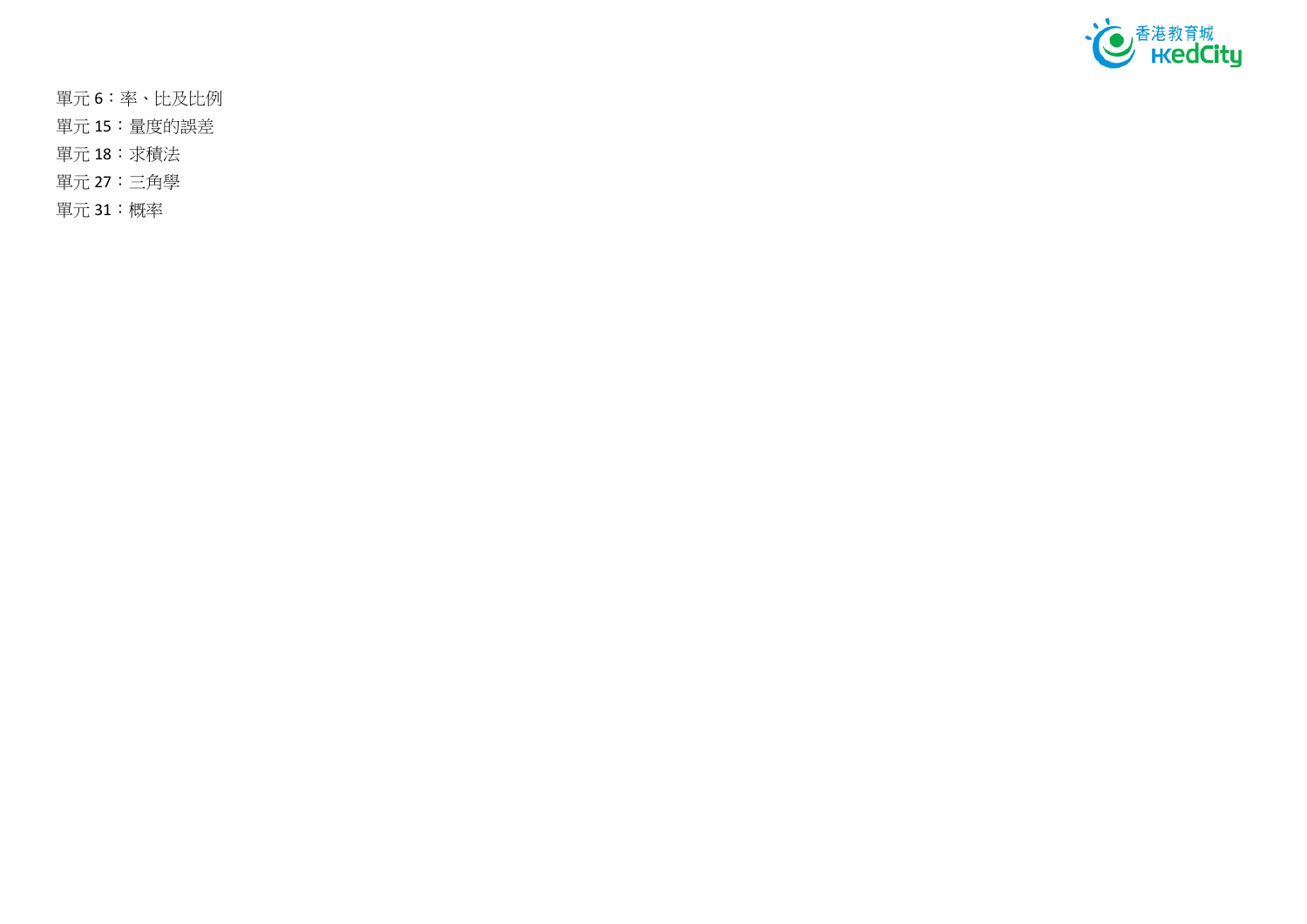

### 教學步驟:

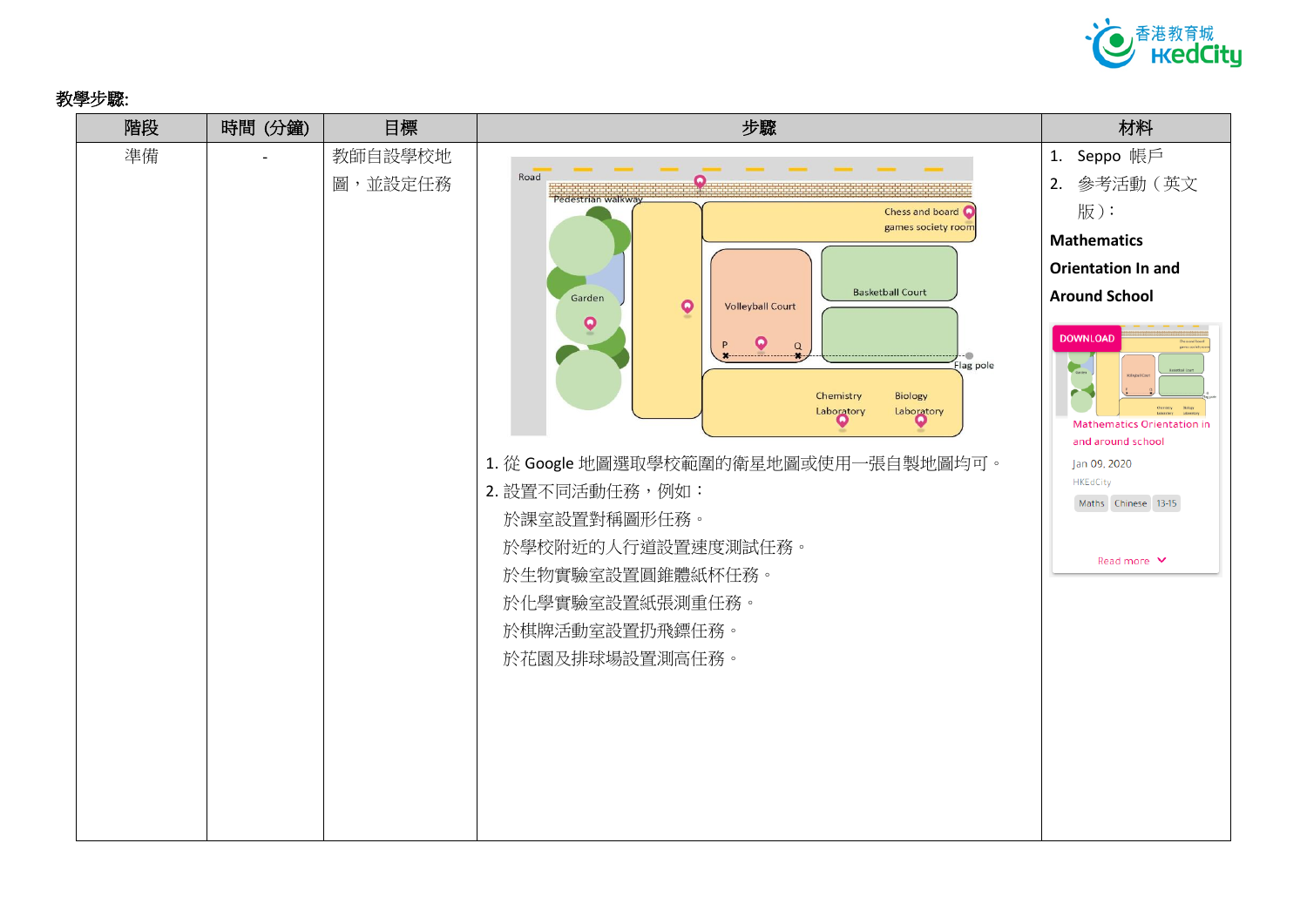

| 比賽前  | 10 | 教師向學生簡述是 | 1. 將學生分組, 每組約 4-5 人。                                                                                    | 每組學生所備的智能手                   |
|------|----|----------|---------------------------------------------------------------------------------------------------------|------------------------------|
|      |    | 次比賽的規則及安 | 2. 向學生介紹比賽的任務及活動範圍。                                                                                     | 機均需能打開 Seppo                 |
|      |    | 全指引      |                                                                                                         | 網頁(建議使用                      |
|      |    |          |                                                                                                         | Chrome 或 Safari 瀏覽           |
|      |    |          |                                                                                                         | 器)                           |
|      |    |          |                                                                                                         | $(\frac{https://seppo.io/}{$ |
| 任務一  |    | 找出對稱圖形   | 1. 找出反射或旋轉對稱的物體。                                                                                        |                              |
| 東張西望 |    |          | 拍攝該物體的相片,在相片上畫出對稱軸並上傳圖像。<br>2.                                                                          |                              |
|      |    |          |                                                                                                         |                              |
|      |    |          | $\wedge$<br><b>Exercise type: Creative</b><br>Maximum points: 5                                         |                              |
|      |    |          |                                                                                                         |                              |
|      |    |          | Task: Find objects of symmetric shape<br>Look for objects in the whole school area with reflectional or |                              |
|      |    |          | rotational symmetry.                                                                                    |                              |
|      |    |          | Take pictures of the objects and draw the axis/axes of symmetry.                                        |                              |
|      |    |          | Upload the images.                                                                                      |                              |
|      |    |          |                                                                                                         |                              |
|      |    |          | Each object with correct description: 1 mark<br>Maximum: 5 marks                                        |                              |
|      |    |          |                                                                                                         |                              |
|      |    |          | <b>Build your answer:</b>                                                                               |                              |
|      |    |          | ෦ඁ෮                                                                                                     |                              |
|      |    |          | Image                                                                                                   |                              |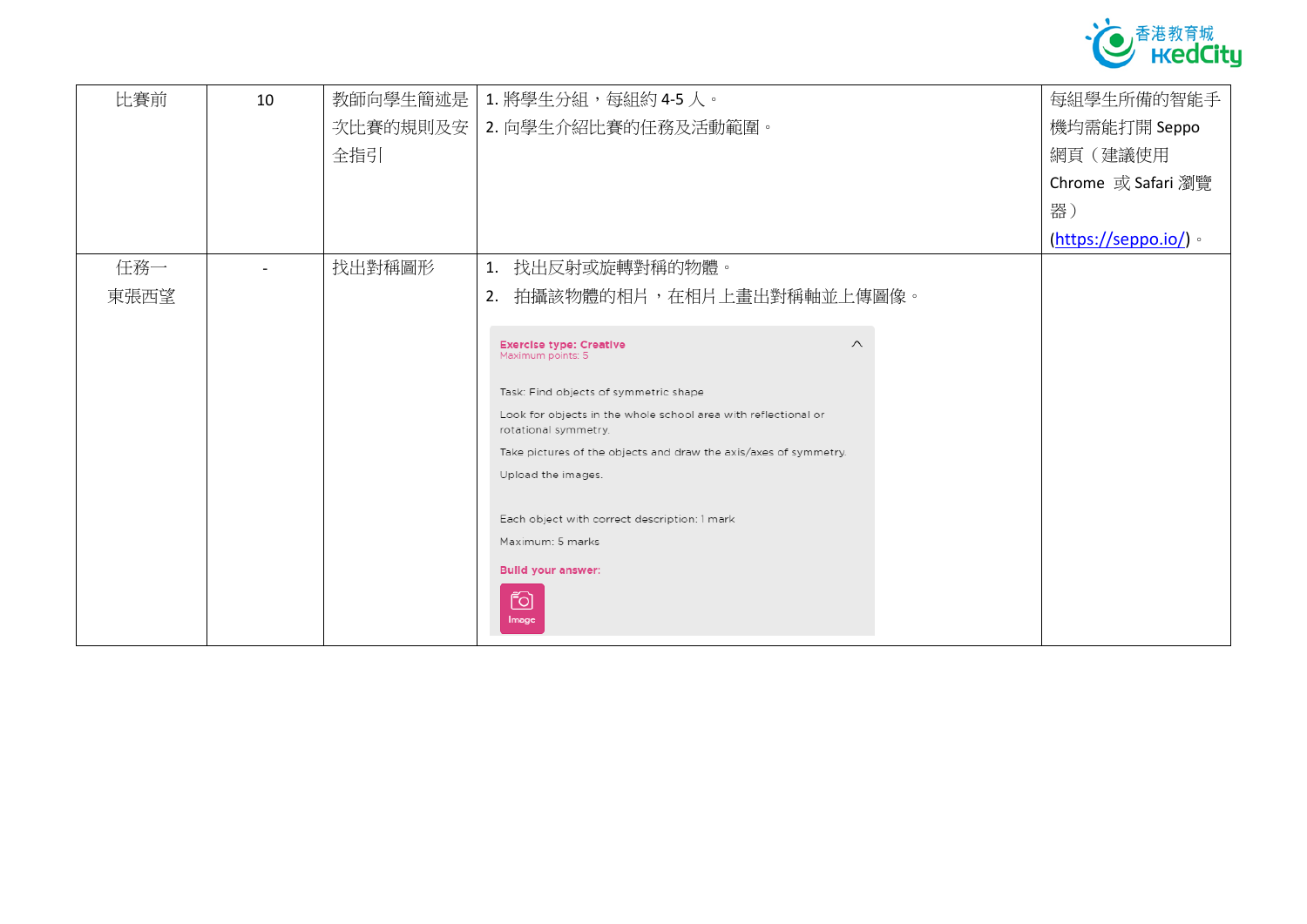

| 任務二   | 15 | 估算一輛車的平均 | 抵達學校附近路邊的行人路。                                                            | 每組2面旗幟、1個滾 |
|-------|----|----------|--------------------------------------------------------------------------|------------|
| 速度與激情 |    | 速率       | 拍攝一輛車在馬路上行駛的短片。                                                          | 輪尺和1個配備鏡頭的 |
|       |    |          | 利用滾輪尺量度車輛的行駛距離。                                                          | 智能手機       |
|       |    |          | 通過觀看短片找出車輛的行駛時間。                                                         |            |
|       |    |          | 每組學生自行分工:                                                                |            |
|       |    |          | 兩名學生負責手持旗幟和發出信號<br>$\sim$                                                |            |
|       |    |          | - 一名學生負責用智能手機錄製影片                                                        |            |
|       |    |          | - 一名學生使用滾輪尺量度距離                                                          |            |
|       |    |          | 學生計算出該車的車速並將答案上傳。                                                        |            |
|       |    |          | 提示:試想想如何利用旗幟提升量度的準確度。                                                    |            |
|       |    |          | $\wedge$<br><b>Exercise type: Creative</b>                               |            |
|       |    |          | Maximum points: 6                                                        |            |
|       |    |          | Task: Estimate the speed of a moving vehicle                             |            |
|       |    |          | Speed = Distance / Time                                                  |            |
|       |    |          | Record a video of a vehicle moving down a road.                          |            |
|       |    |          | Find the distance travelled by the vehicle using the measuring<br>wheel. |            |
|       |    |          | Find the time taken by watching the video recorded.                      |            |
|       |    |          | Think about how to make use of the flags for a more accurate<br>result.  |            |
|       |    |          | Calculate the speed of the vehicle and express the answer in             |            |
|       |    |          | b) km/h<br>a) m/s and                                                    |            |
|       |    |          | Upload 1) the video and 2) a photo of the steps+answer                   |            |
|       |    |          | Video: 1 mark                                                            |            |
|       |    |          | Method: 2 marks                                                          |            |
|       |    |          | Steps&Answer: 3 marks                                                    |            |
|       |    |          |                                                                          |            |
|       |    |          | <b>Bulld your answer:</b>                                                |            |
|       |    |          | ▶<br>"Ol<br>Video<br>Image                                               |            |
|       |    |          |                                                                          |            |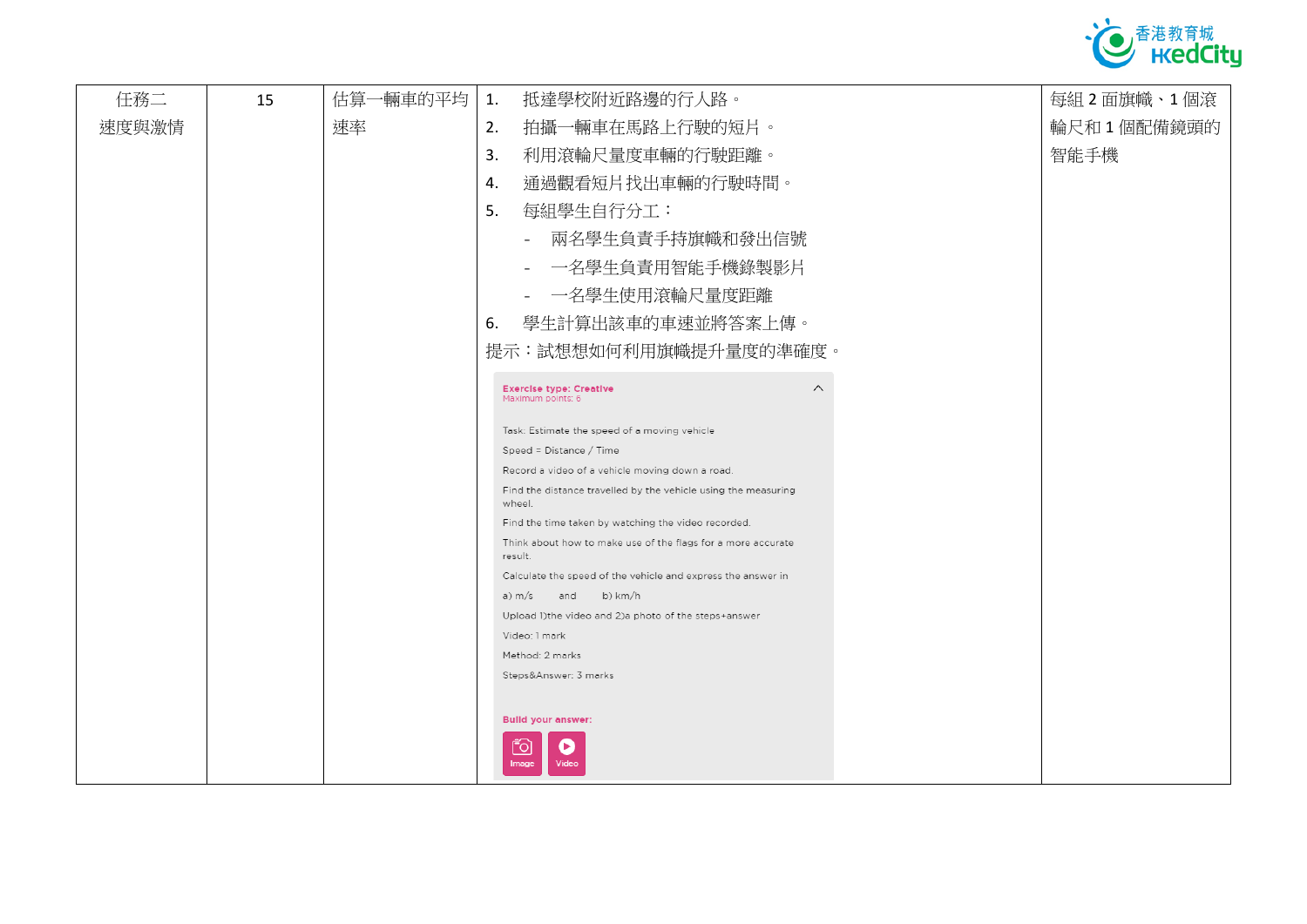

|        |    |          | 壆牛 A↓<br>學生 Be<br>學生 C<br>$\mathbb{A}$                                                                             |            |
|--------|----|----------|--------------------------------------------------------------------------------------------------------------------|------------|
| 任務三    | 10 | 量度圓錐體紙杯的 | 1. 學生抵達生物實驗室。                                                                                                      | 尖底紙杯圖樣,膠水, |
| 生物室内不准 |    | 體積       | 2. 學生將尖底紙杯圖樣攤平,使用量角器和尺子量度半徑和角度。                                                                                    | 直尺,量角器,量筒和 |
| 飲食!    |    |          | 3. 學生計算該紙杯摺疊後的半徑、傾斜高度、高度和體積。                                                                                       | 自來水        |
|        |    |          | 4. 學生將紙杯摺疊, 並注滿水。                                                                                                  |            |
|        |    |          | 5. 學生使用量筒找出注入的水的實際體積,並計算百分誤差。                                                                                      |            |
|        |    |          | $\curvearrowright$<br><b>Exercise type: Creative</b><br>Maximum points: 5                                          |            |
|        |    |          | Task: Estimate the volume of a paper cone cup                                                                      |            |
|        |    |          | You are provided with a cutout of an unfolded paper cone, a<br>protractor, a ruler, glue and a measuring cylinder. |            |
|        |    |          | Part 1:                                                                                                            |            |
|        |    |          | Meaure the angle and radius of the unfolded paper cutout.                                                          |            |
|        |    |          | Question 1: If the paper cutout is folded into a cone, what is the<br>height and base radius of the cone?          |            |
|        |    |          | Question 2: Calculate the volume of the cone using the formula.                                                    |            |
|        |    |          | Part 2:                                                                                                            |            |
|        |    |          | Fold the cutout into a cone, then pour water into the cone cup.                                                    |            |
|        |    |          | Measure the volume of water in the cup using the measuring<br>cylinder.                                            |            |
|        |    |          | Question 3: Calculate the percentage error between the calculated<br>volume and the measured volume.               |            |
|        |    |          | Upload your steps and answer as images.                                                                            |            |
|        |    |          |                                                                                                                    |            |
|        |    |          | Measurement: 1 mark<br>Question 1: 2 marks                                                                         |            |
|        |    |          | Question 2: 1 mark                                                                                                 |            |
|        |    |          | Question 3: 1 mark                                                                                                 |            |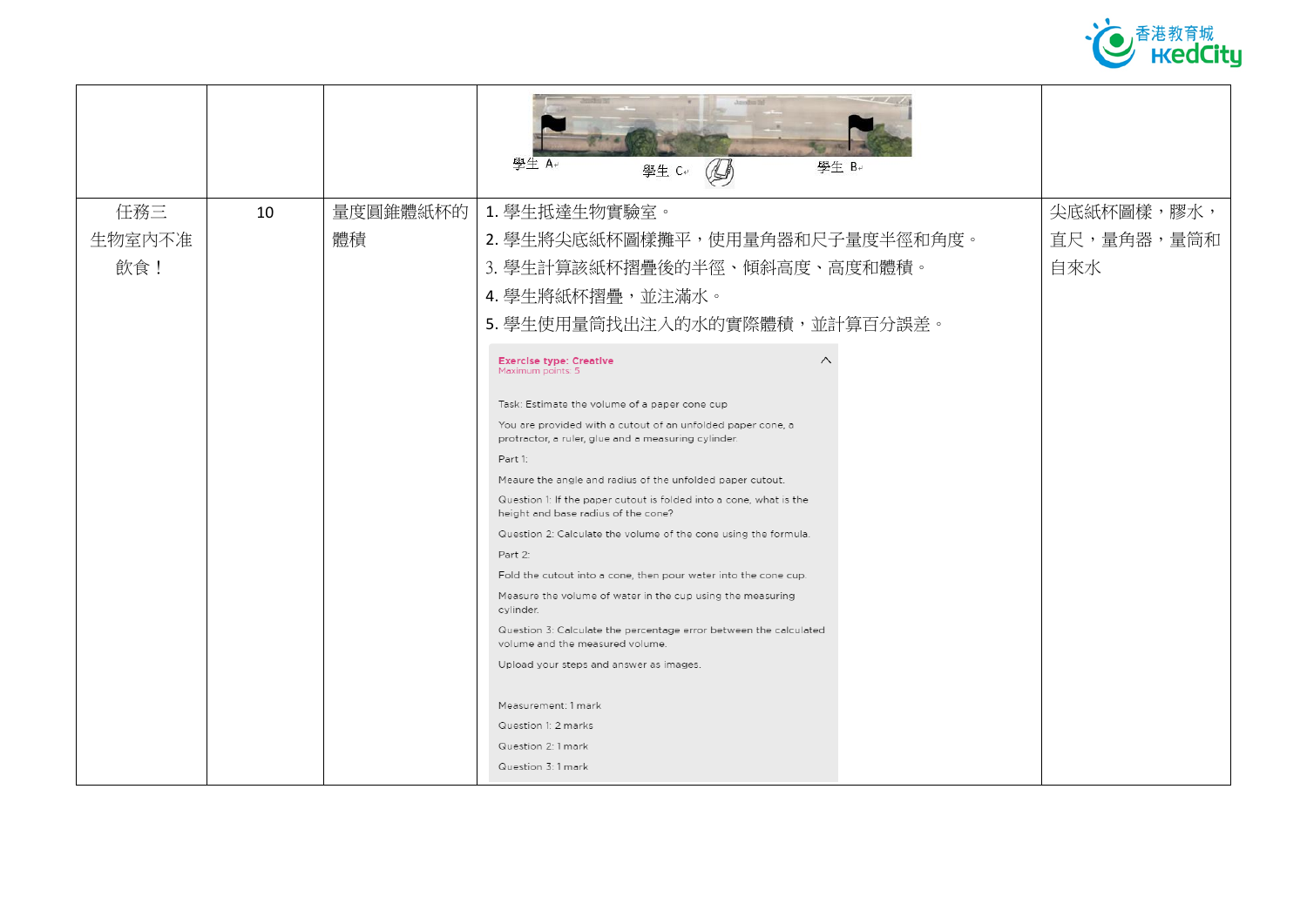

| 任務四    | 10 | 估算一張 A4 紙張 | 1. 學生抵達化學實驗室。                                                                           | 500 張 A4 紙張和電子 |
|--------|----|------------|-----------------------------------------------------------------------------------------|----------------|
| 一張紙的重量 |    | 的重量        | 2. 學生量度 500 張 A4 紙張的重量並列出最大絕對誤差。                                                        | 磅              |
|        |    |            | 3. 學生計算 1張 A4 紙的重量範圍 (最大及最小)。                                                           |                |
|        |    |            |                                                                                         |                |
|        |    |            | <b>Exercise type: Creative</b><br>Maximum points: 4                                     |                |
|        |    |            | Task: Estimate the weight of one sheet of A4 paper                                      |                |
|        |    |            | Weigh 500 sheets of A4 paper with an electronic balance.                                |                |
|        |    |            | Write down the maximum absolute error of the measurement.                               |                |
|        |    |            | Calculate the range (upper and lower limits) of the weight of one<br>sheet of A4 paper. |                |
|        |    |            | Upload your steps and answer as an image.                                               |                |
|        |    |            | Steps and answer: 4 marks                                                               |                |
|        |    |            |                                                                                         |                |
|        |    |            | <b>Bulld your answer:</b>                                                               |                |
|        |    |            | <u>fo</u>                                                                               |                |
|        |    |            | Image                                                                                   |                |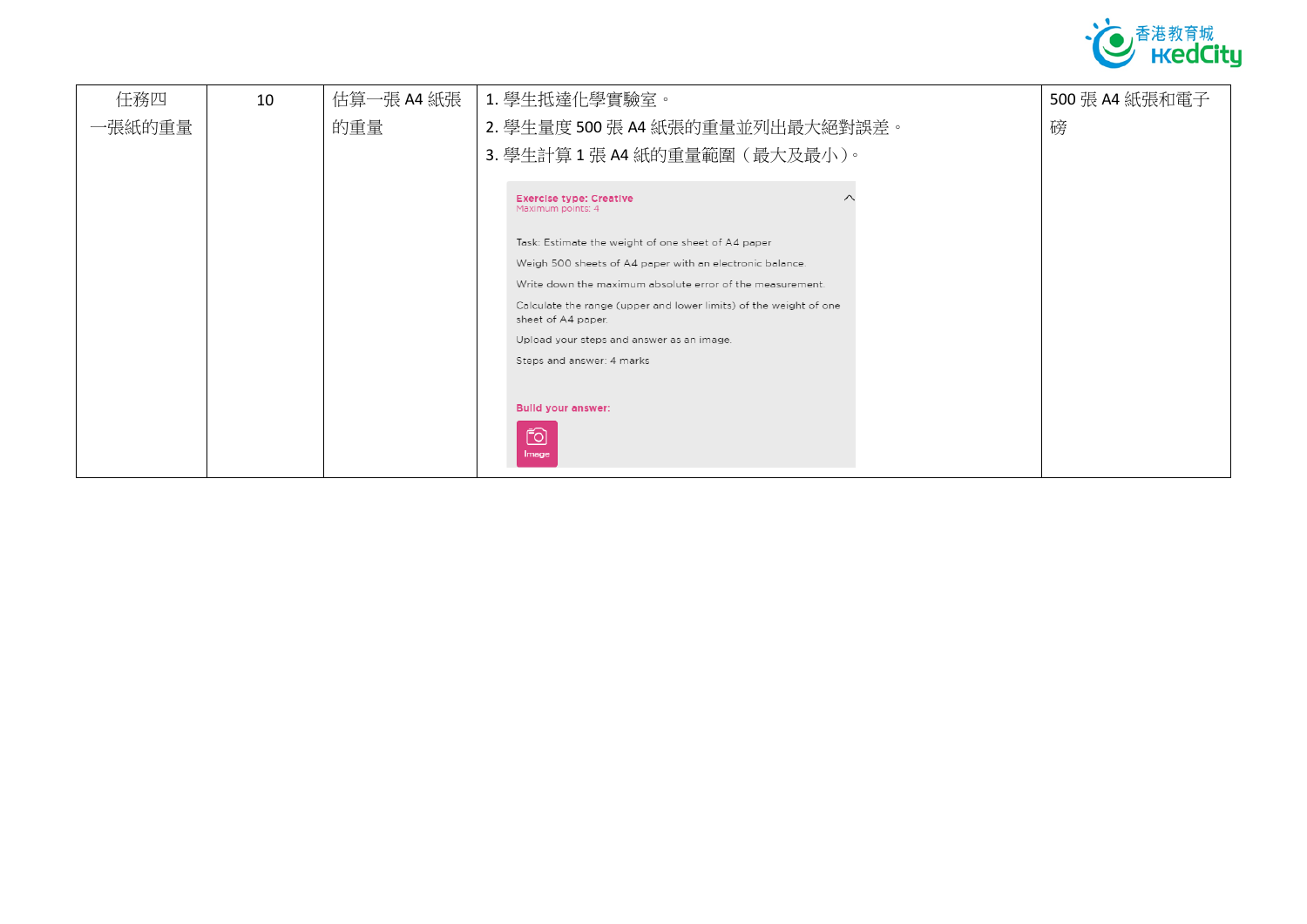

| 任務五   | 10 | 計算飛鏢中靶的概 | 1. | 學生抵達棋牌活動室。                                                                                                         | 靶盤,尺 |
|-------|----|----------|----|--------------------------------------------------------------------------------------------------------------------|------|
| 飛鏢靶   |    | 率        | 2. | 學生量度靶盤上的同心圓半徑。                                                                                                     |      |
| (如適用) |    |          |    |                                                                                                                    |      |
|       |    |          | 3. | 假設飛鏢以隨機概率擊中靶盤,計算正中靶心的概率。                                                                                           |      |
|       |    |          | 4. | 每組學生投擲飛鏢,拍攝過程並上傳。                                                                                                  |      |
|       |    |          | 5. | (非必選)為同心圓的不同色域設置不同分數,假設飛鏢以隨機概率                                                                                     |      |
|       |    |          |    | 擊中靶盤,計算預期得分。                                                                                                       |      |
|       |    |          |    |                                                                                                                    |      |
|       |    |          |    | <b>Exercise type: Creative</b><br>$\wedge$<br>Maximum points: 3                                                    |      |
|       |    |          |    | Task: Find the probability of hitting the bullseye                                                                 |      |
|       |    |          |    | Question: If a dart hits a random spot on the target board, what is<br>the probability of it hitting the bullseye? |      |
|       |    |          |    | You are provided with a ruler. Upload your steps and answer as an<br>image.                                        |      |
|       |    |          |    | Record a video of any one of your groupmate hitting the bullseye.                                                  |      |
|       |    |          |    | Video: 1 mark<br>Steps and answer: 2 mark                                                                          |      |
|       |    |          |    | <b>Build your answer:</b>                                                                                          |      |
|       |    |          |    | ГО<br>E)<br>Video                                                                                                  |      |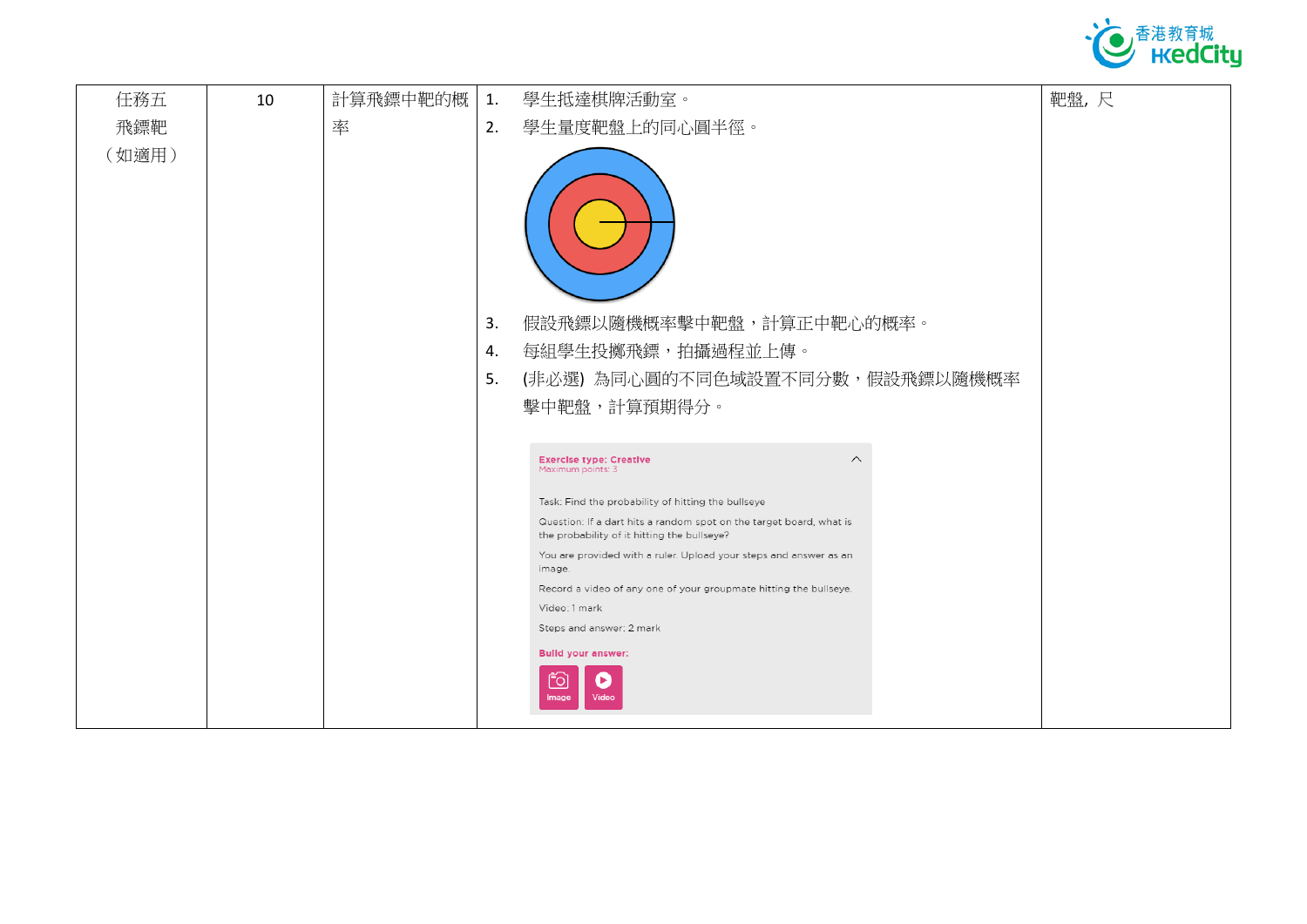

| 任務六<br>25<br>抬頭望! | 估算大樹的高度 | 1. 學生抵達花園。<br>2. 量度站立的學生眼睛距離地面的高度。<br>3. 使用測斜儀量度該學生望向大樹的仰角。                                                                                                                                                                                                                                                                                                                                                                                                                                                                                                                                              | 測斜儀、捲尺 |
|-------------------|---------|----------------------------------------------------------------------------------------------------------------------------------------------------------------------------------------------------------------------------------------------------------------------------------------------------------------------------------------------------------------------------------------------------------------------------------------------------------------------------------------------------------------------------------------------------------------------------------------------------------|--------|
|                   |         | 4. 量度大樹與學生的間距。<br>5. 計算大樹的高度。                                                                                                                                                                                                                                                                                                                                                                                                                                                                                                                                                                            |        |
|                   |         | <b>Exercise type: Creative</b><br>$\wedge$<br>Maximum points: 5<br>Task: Estimate the height of a tree<br>You are provided with a clinometer and a tape measure.<br>Measure the height of the eye level of the observer in your group.<br>Measure the angle of elevation of the selected tree.<br>Take a picture of the observer using the clinometer and the reading<br>of the clinometer.<br>Measure the distance between the tree and the observer.<br>Calculate the height of the tree, upload the steps and answer as an<br>image.<br>Picture and measurement: 3 marks<br>Steps and answer: 2 marks |        |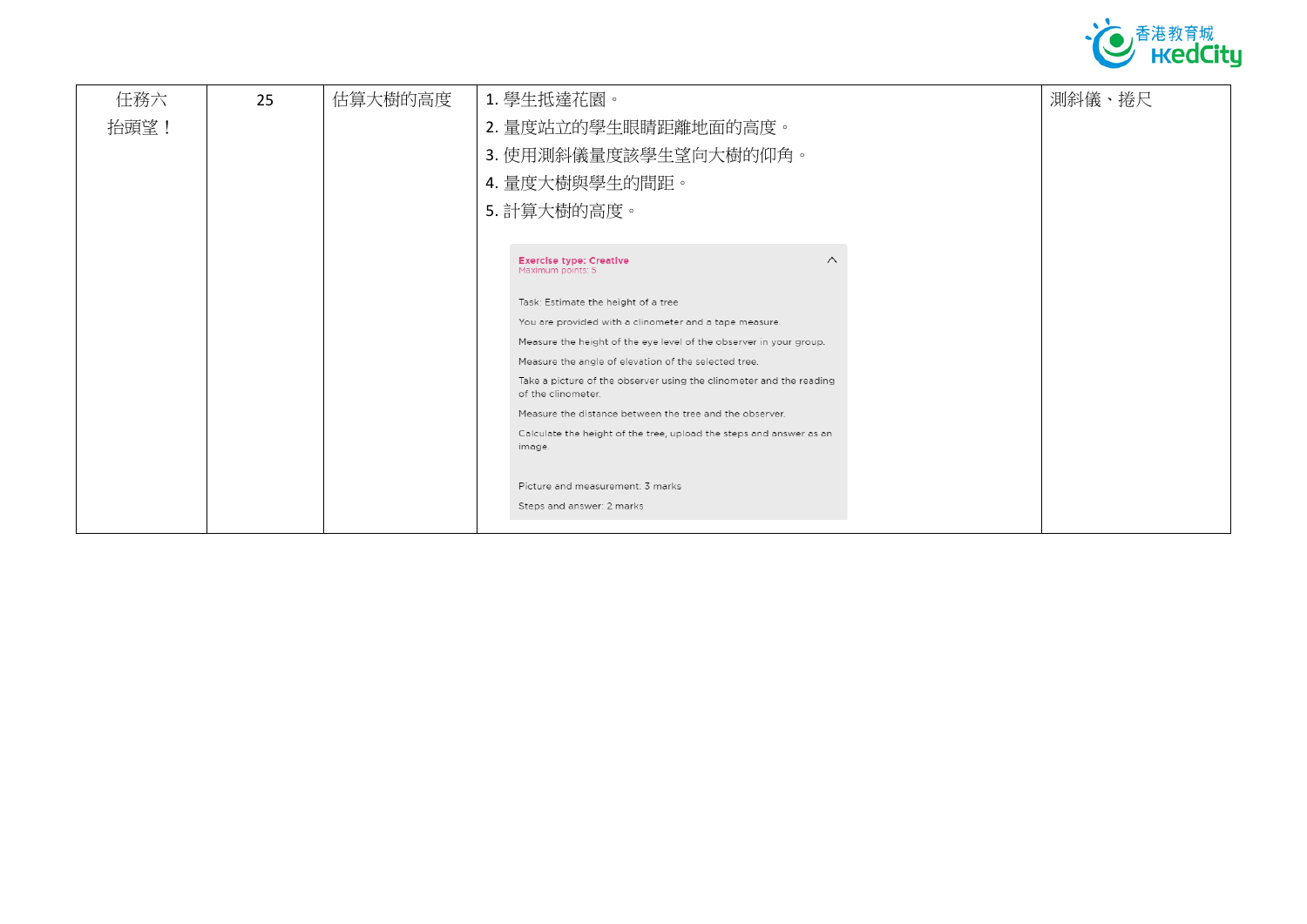

| 任務七   |    | 估算學校最高點的 | 1. 學生抵達排球場。                                                                        |
|-------|----|----------|------------------------------------------------------------------------------------|
| 學校最高點 |    | 高度       | 2. 學生從某 X 點, 量度學校最高點的仰角。                                                           |
| (如適用) |    |          | 3. 學生向前走向某 Y 點, 再次測量學校最高點的仰角。                                                      |
|       |    |          | 4. 學生測量 X 點與 Y 點之間的距離。                                                             |
|       |    |          | 5. 學生計算學校最高點的高度。                                                                   |
|       |    |          |                                                                                    |
|       |    |          | $\wedge$<br><b>Exercise type: Creative</b><br>Maximum points: 5                    |
|       |    |          | Task: Estimate the height of the flag pole                                         |
|       |    |          | You are provided with a clinometer and a tape measure.                             |
|       |    |          | Measure the height of the eye level of the observer in your group.                 |
|       |    |          | Measure the angle of elevation of the flag pole when observed from<br>point P.     |
|       |    |          | Measure the angle of elevation of the flag pole when observed from<br>point Q.     |
|       |    |          | Measure the distance between points P and Q.                                       |
|       |    |          | Estimate the height of the flag pole, upload your steps and answer<br>as an image. |
|       |    |          |                                                                                    |
|       |    |          | Measurement: 2 marks                                                               |
|       |    |          | Steps and answer: 3 marks                                                          |
|       |    |          | <b>SCHOOL</b><br>Y 貼<br>X 點·                                                       |
| 總結    | 10 | 教師統籌評分並宣 | 1. 學生返回課室。                                                                         |
|       |    | 佈冠軍      | 2. 教師簡述並總結比賽中不同任務的學習重點。                                                            |
|       |    |          | 3. 教師計算每組學生得到的總分並宣佈賽果。                                                             |